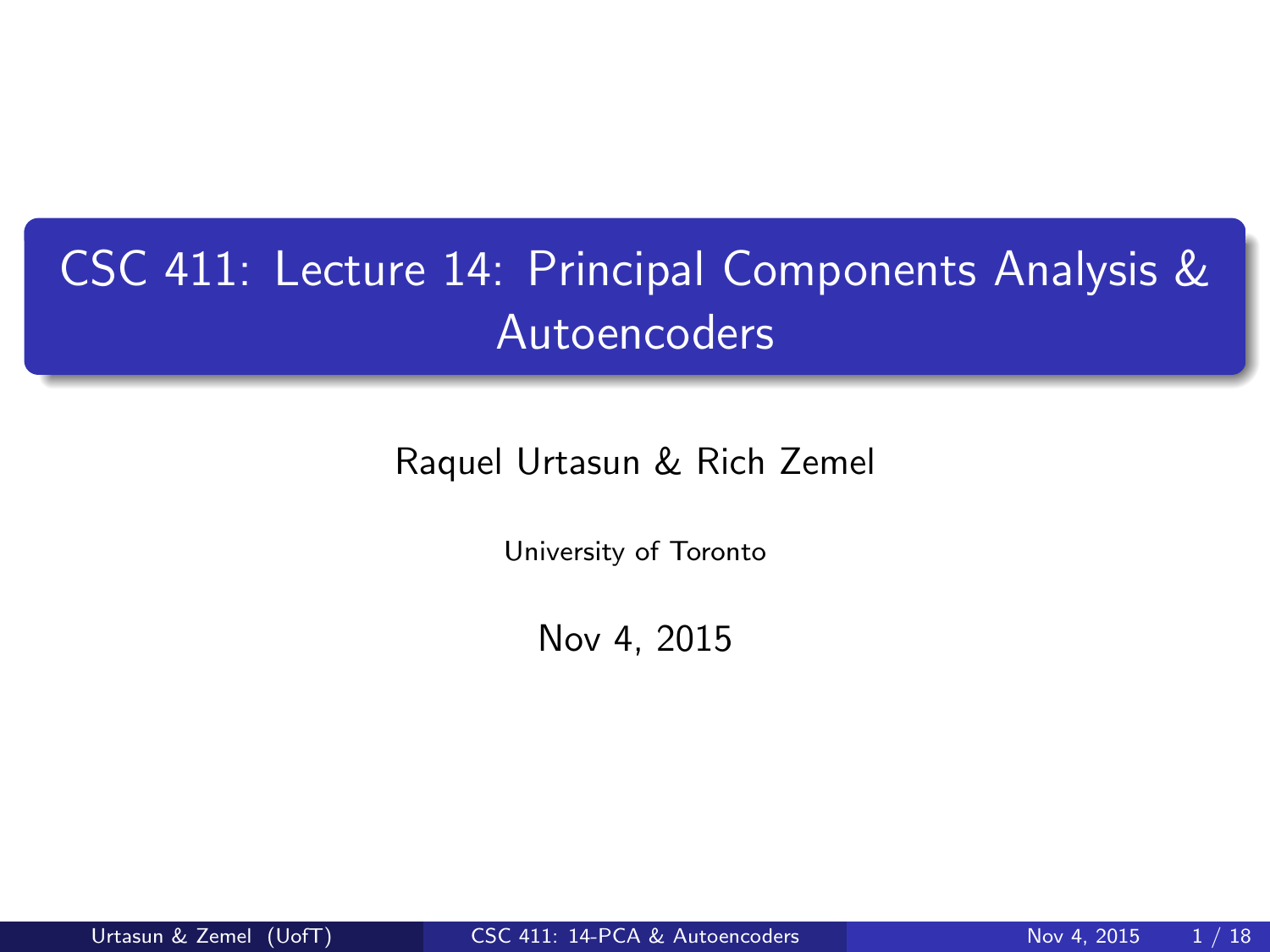- **o** Dimensionality Reduction
- $\bullet$  PCA
- **Autoencoders**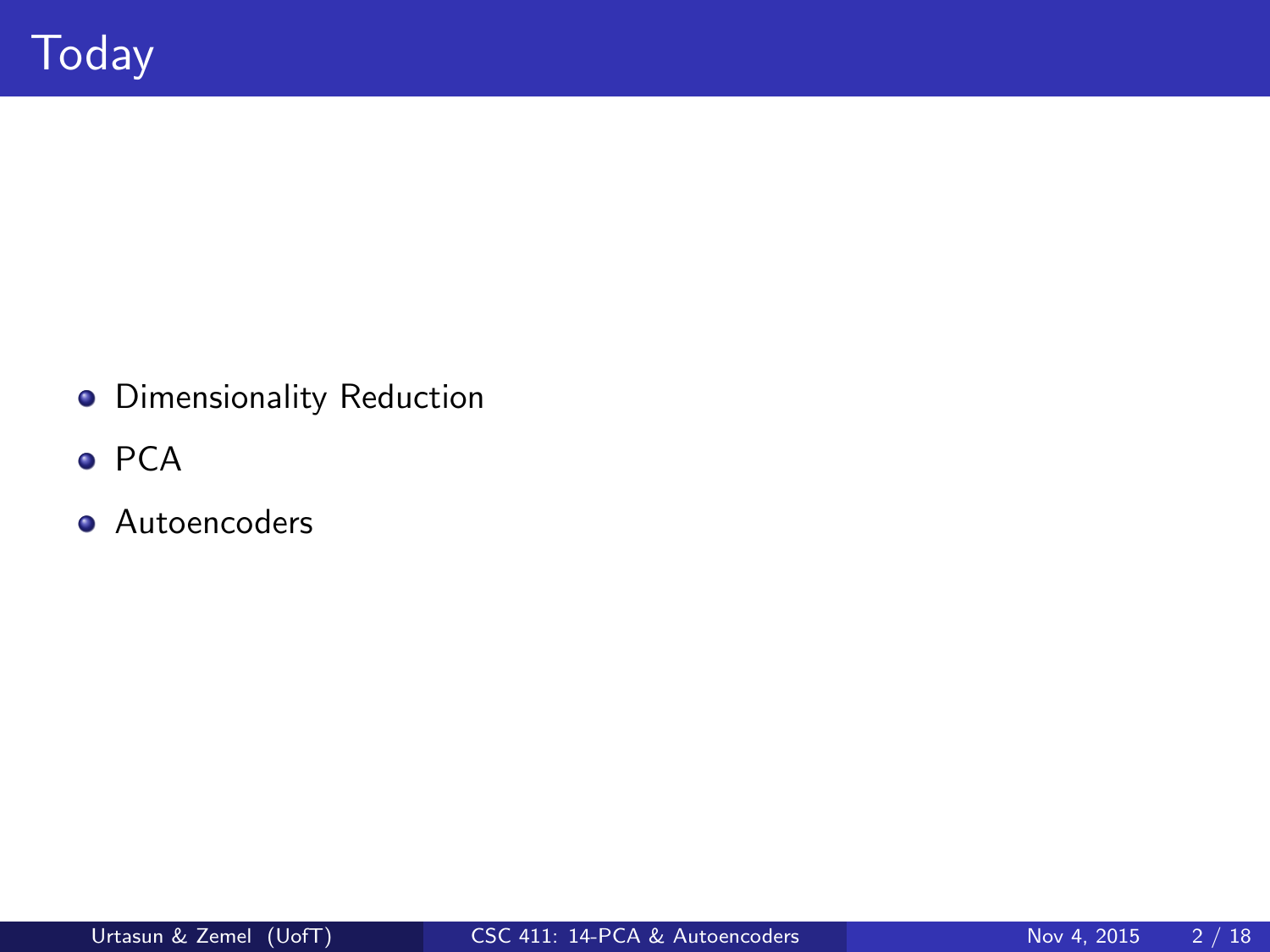- One problem with mixture models: each observation assumed to come from one of K prototypes
- Constraint that only one active (responsibilities sum to one) limits representational power
- Alternative: Distributed representation, with several latent variables relevant to each observation
- Can be several binary/discrete variables, or continuous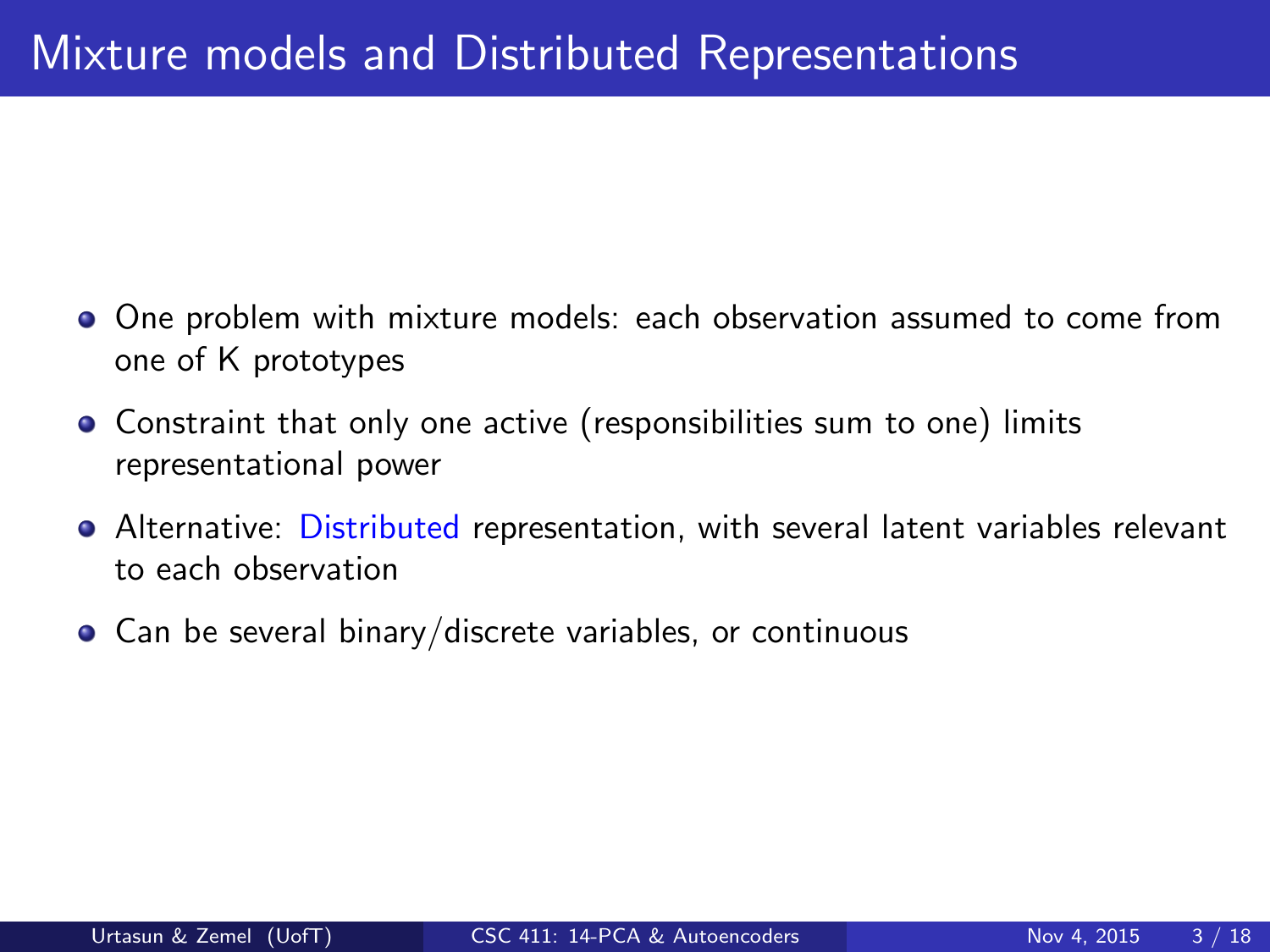#### What are the intrinsic latent dimensions in these two datasets?



• How can we find these dimensions from the data?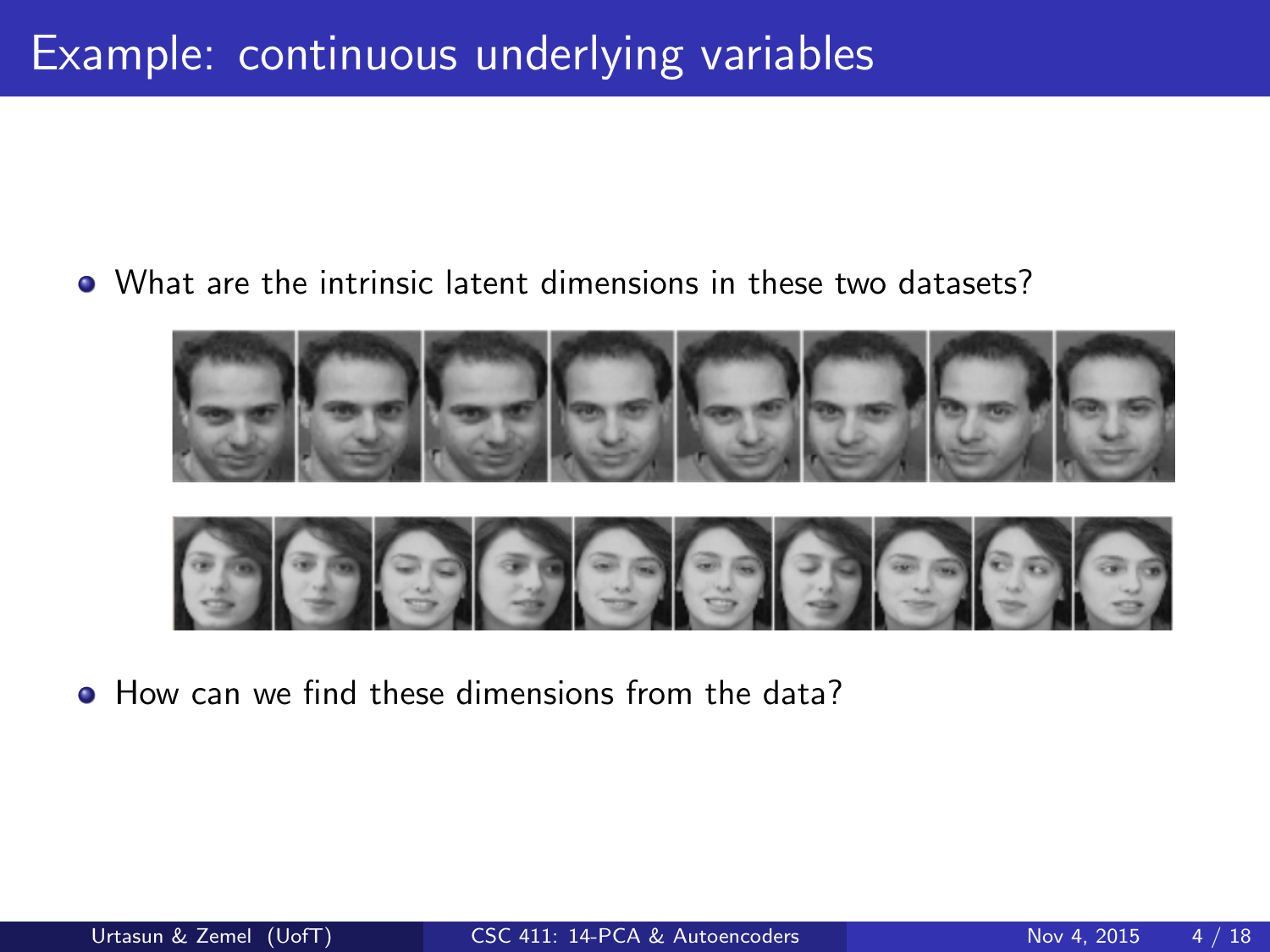- **PCA:** most popular instance of second main class of unsupervised learning methods, projection methods, aka dimensionality-reduction methods
- Aim: find small number of "directions" in input space that explain variation in input data; re-represent data by projecting along those directions
- **•** Important assumption: variation contains information
- Data is assumed to be continuous:
	- $\blacktriangleright$  linear relationship between data and learned representation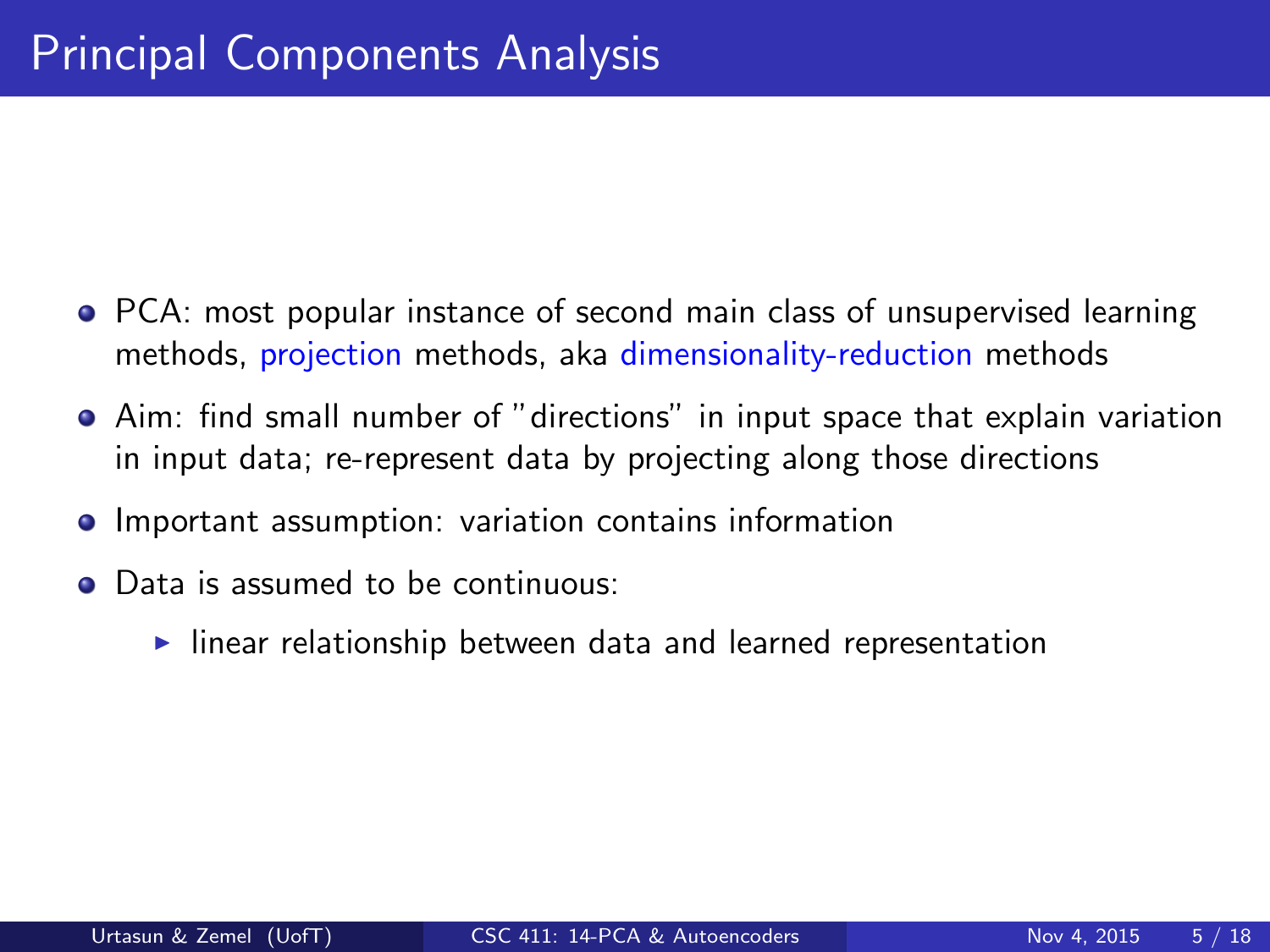- **•** Handles high-dimensional data
	- $\triangleright$  if data has thousands of dimensions, can be difficult for classifier to deal with
- Often can be described by much lower dimensional representation
- **O** Useful for:
	- $\blacktriangleright$  Visualization
	- $\blacktriangleright$  Preprocessing
	- $\blacktriangleright$  Modeling prior for new data
	- $\blacktriangleright$  Compression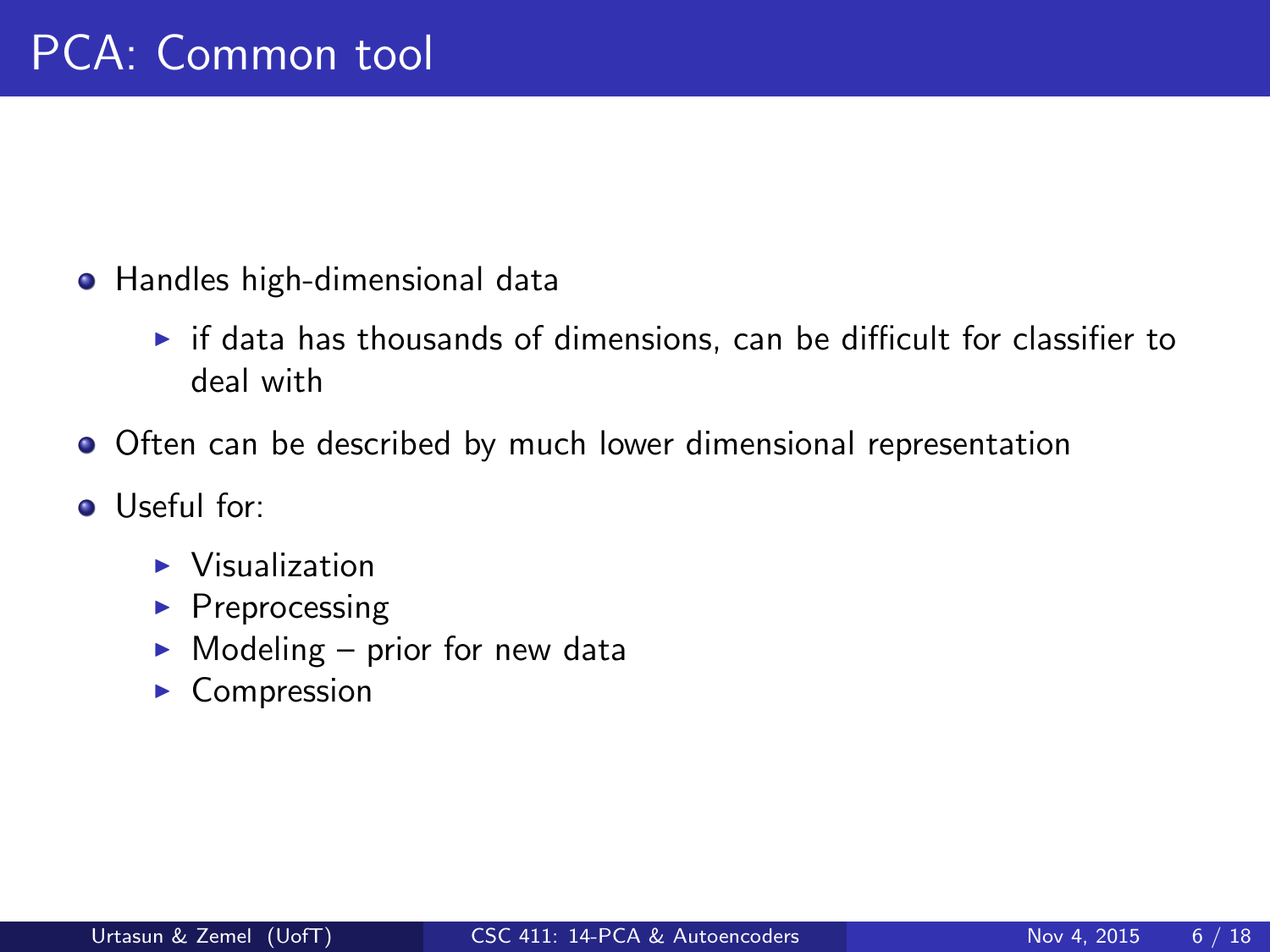# PCA: Intuition

- $\bullet$  Assume start with N data vectors, of dimensionality D
- Aim to reduce dimensionality:
	- $\blacktriangleright$  linearly project (multiply by matrix) to much lower dimensional space,  $M << D$
- $\bullet$  Search for orthogonal directions in space w/ highest variance
	- $\blacktriangleright$  project data onto this subspace
- **•** Structure of data vectors is encoded in sample covariance

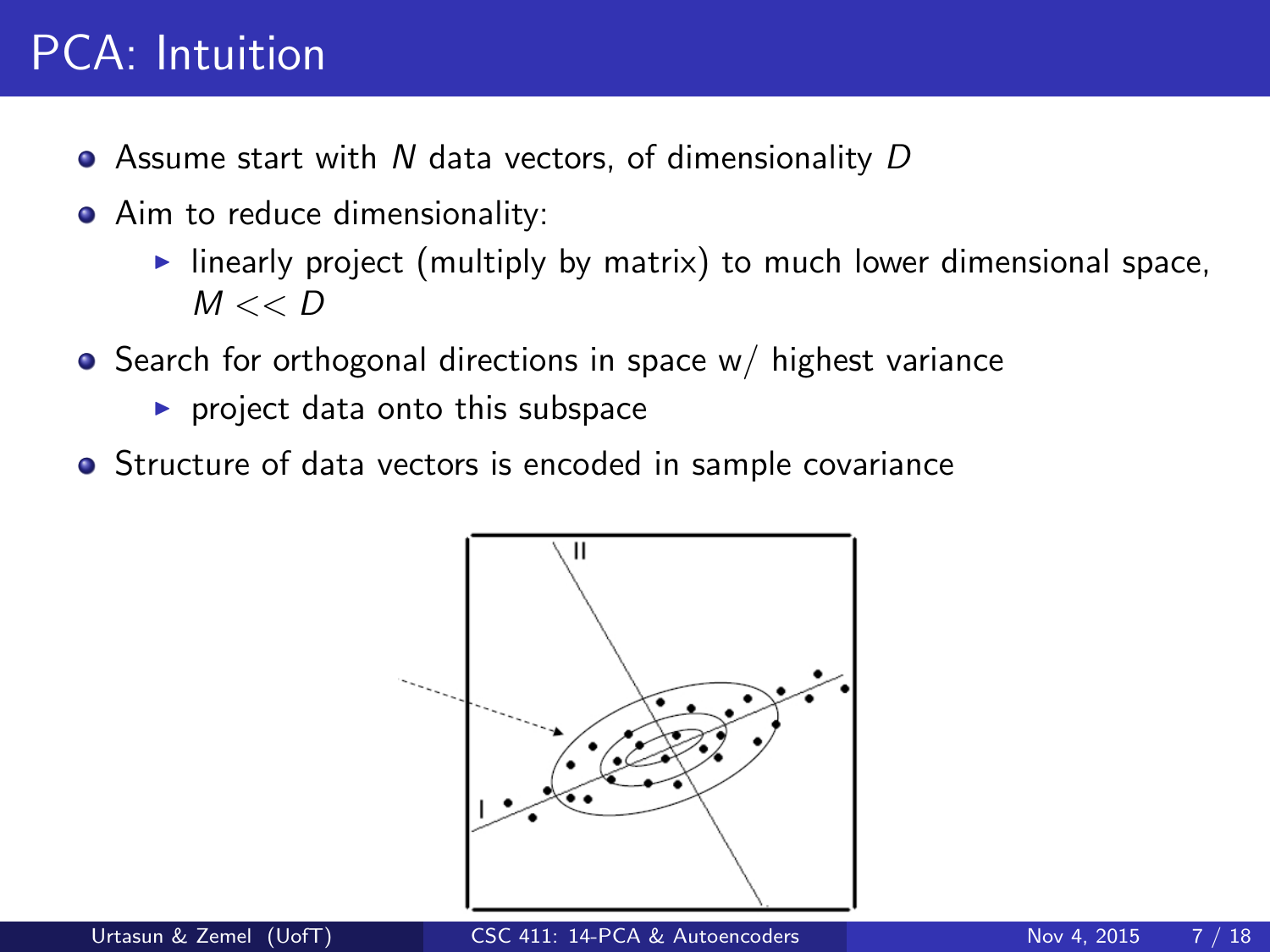# Finding principal components

- To find the principal component directions, we center the data (subtract the sample mean from each variable)
- Calculate the empirical covariance matrix:

$$
C = \frac{1}{N} \sum_{n=1}^{N} (\mathbf{x}^{(n)} - \bar{\mathbf{x}})(\mathbf{x}^{(n)} - \bar{\mathbf{x}})^T
$$

with  $\bar{x}$  the mean

- What's the dimensionality of **x**?
- $\bullet$  Find the M eigenvectors with largest eigenvalues of C: these are the principal components
- Assemble these eigenvectors into a  $D \times M$  matrix U
- $\bullet$  We can now express D-dimensional vectors x by projecting them to M-dimensional z

$$
\mathbf{z} = U^T \mathbf{x}
$$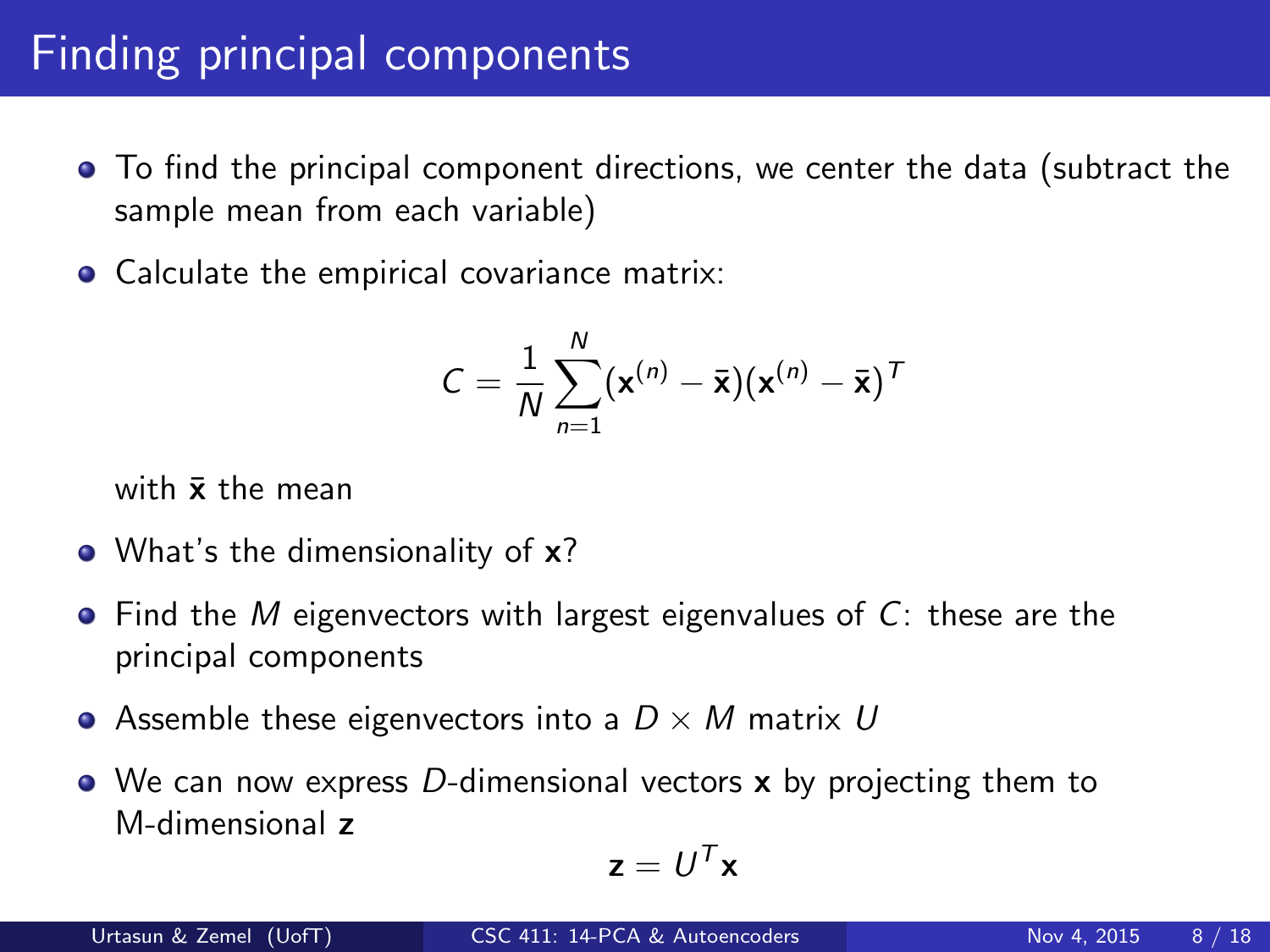- Algorithm: to find M components underlying D-dimensional data
	- 1. Select the top M eigenvectors of C (data covariance matrix):

$$
C = \frac{1}{N} \sum_{n=1}^{N} (\mathbf{x}^{(n)} - \overline{\mathbf{x}})(\mathbf{x}^{(n)} - \overline{\mathbf{x}})^{T} = U \Sigma U^{T} \approx U \Sigma_{1:M} U_{1:M}^{T}
$$

where  $U$ : orthogonal, columns  $=$  unit-length eigenvectors

$$
U^T U = U U^T = \mathbb{1}
$$

and  $\Sigma$ : matrix with eigenvalues in diagonal = variance in direction of eigenvector

2. Project each input vector x into this subspace, e.g.,

$$
z_j = \mathbf{u}_j^T \mathbf{x}; \qquad \mathbf{z} = U_{1:M}^T \mathbf{x}
$$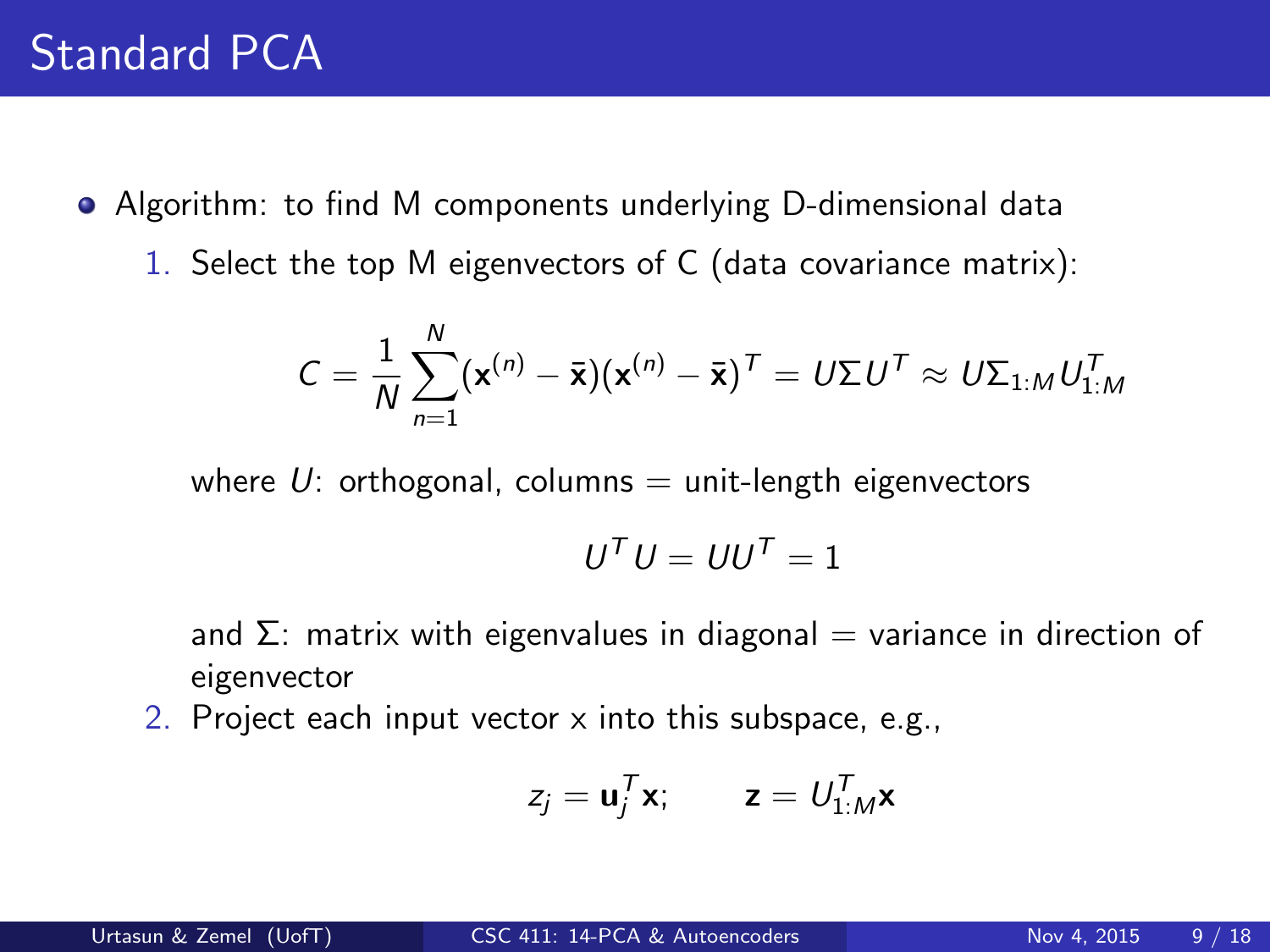### Two Derivations of PCA

- **•** Two views/derivations:
	- $\triangleright$  Maximize variance (scatter of green points)
	- $\triangleright$  Minimize error (red-green distance per datapoint)

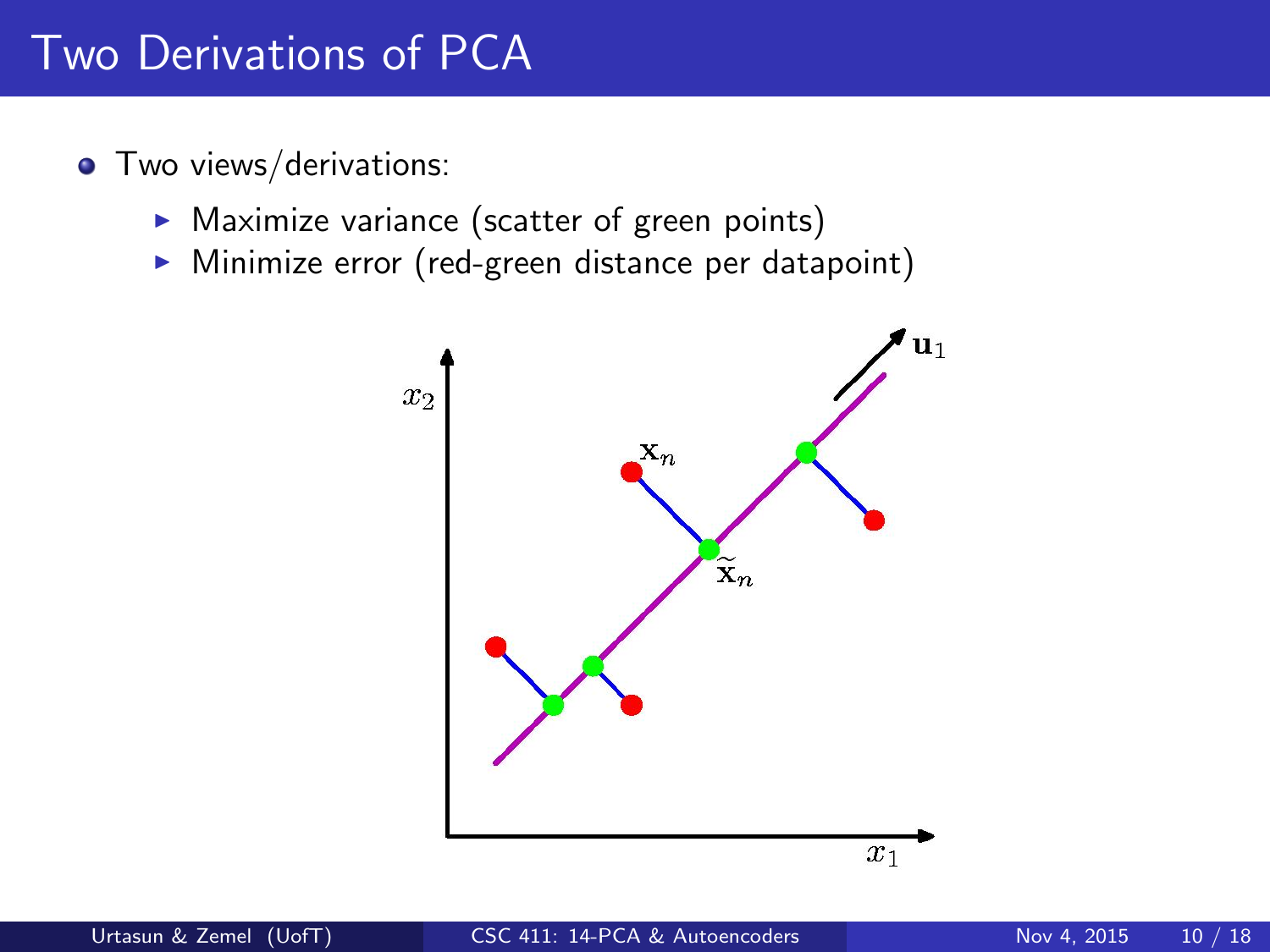### PCA: Minimizing Reconstruction Error

- We can think of PCA as projecting the data onto a lower-dimensional subspace
- One derivation is that we want to find the projection such that the best linear reconstruction of the data is as close as possible to the original data

$$
J = \sum_{n} ||\mathbf{x}^{(n)} - \tilde{\mathbf{x}}^{(n)}||^2
$$

where

$$
\tilde{\mathbf{x}}^{(n)} = \sum_{j=1}^{M} z_j^{(n)} \mathbf{u}_j + \sum_{j=M+1}^{D} b_j \mathbf{u}_j
$$

Objective minimized when first M components are the eigenvectors with the maximal eigenvalues

$$
z_j^{(n)} = (\mathbf{x}^{(n)})^T \mathbf{u}_j; \quad b_j = \bar{\mathbf{x}}^T \mathbf{u}_j
$$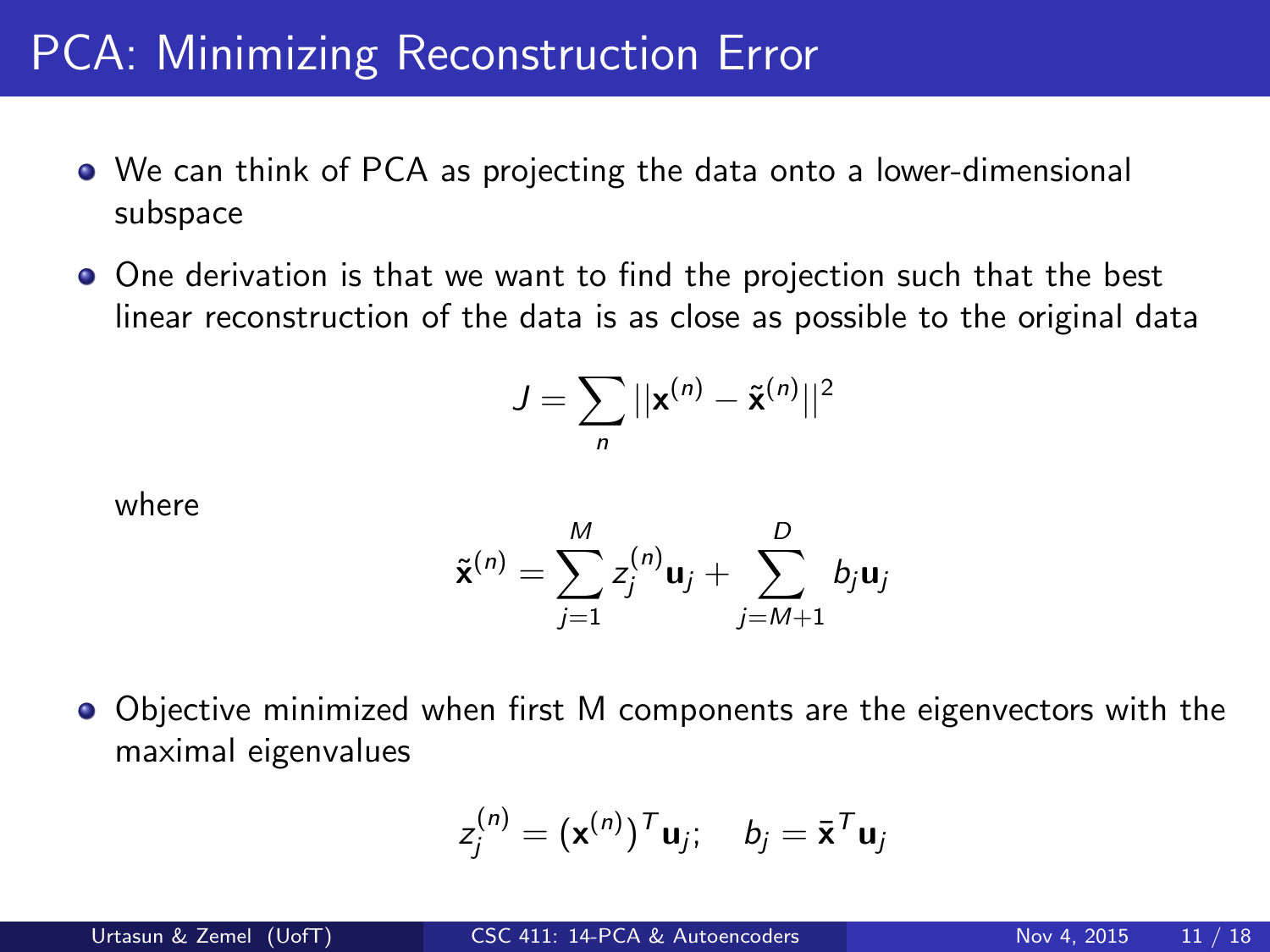- Run PCA on 2429 19x19 grayscale images (CBCL data)
- Compresses the data: can get good reconstructions with only 3 components



- PCA for pre-processing: can apply classifier to latent representation
	- $\triangleright$  PCA w/ 3 components obtains 79% accuracy on face/non-face discrimination in test data vs. 76.8% for m.o.G with 84 states
- Can also be good for visualization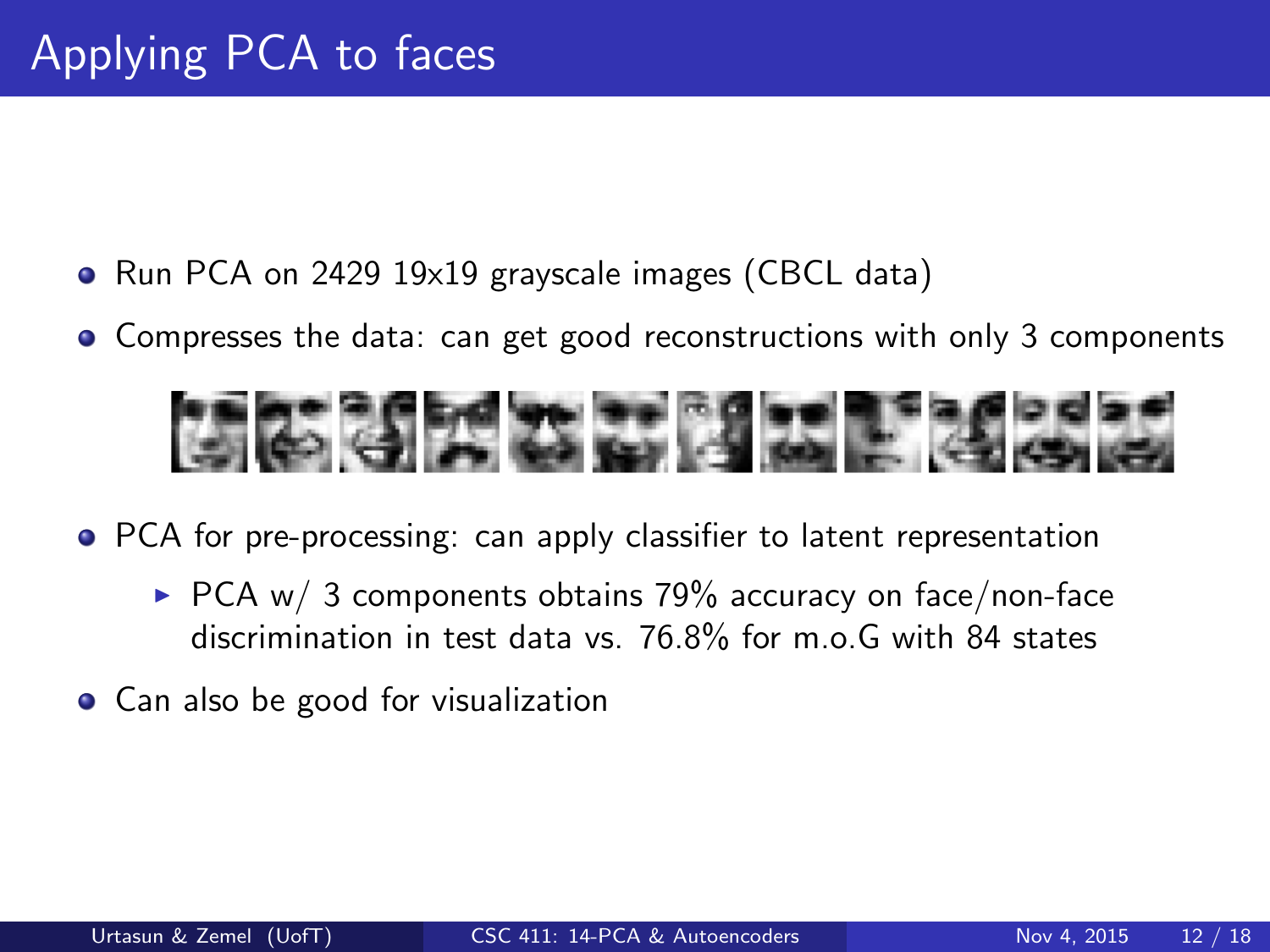# Applying PCA to faces: Learned basis

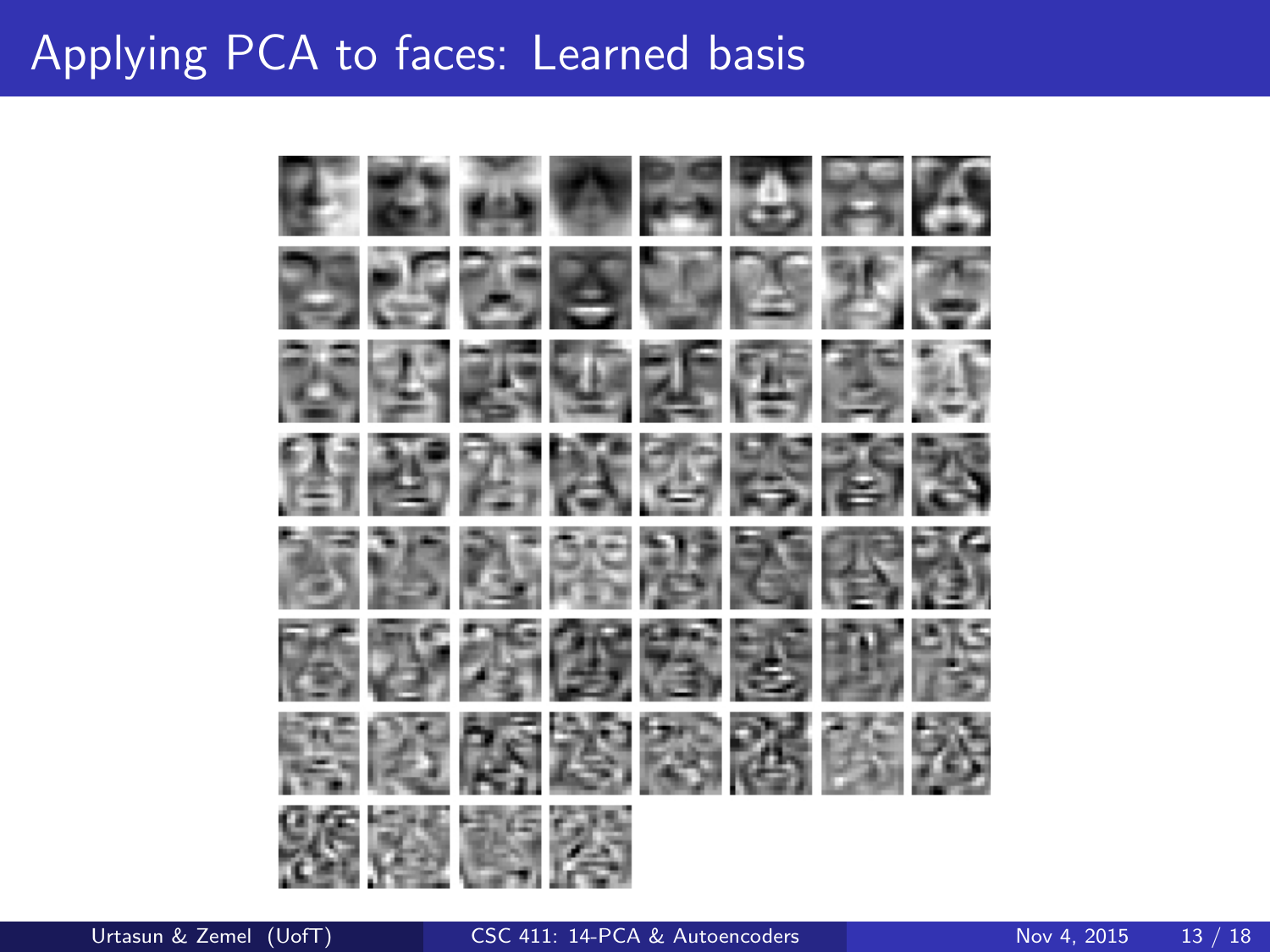# Applying PCA to digits

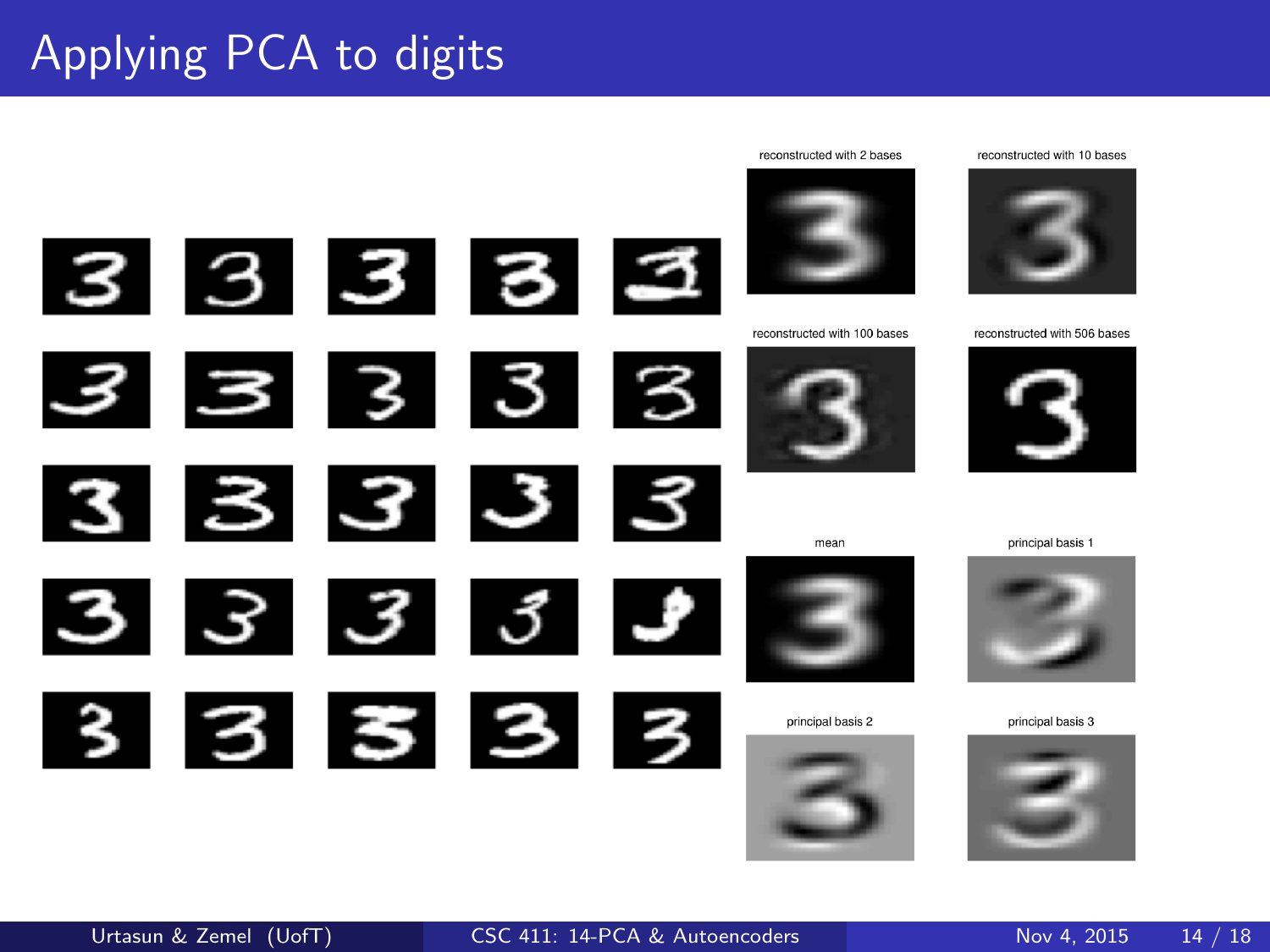#### Relation to Neural Networks

- PCA is closely related to a particular form of neural network
- An autoencoder is a neural network whose outputs are its own inputs



• The goal is to minimize reconstruction error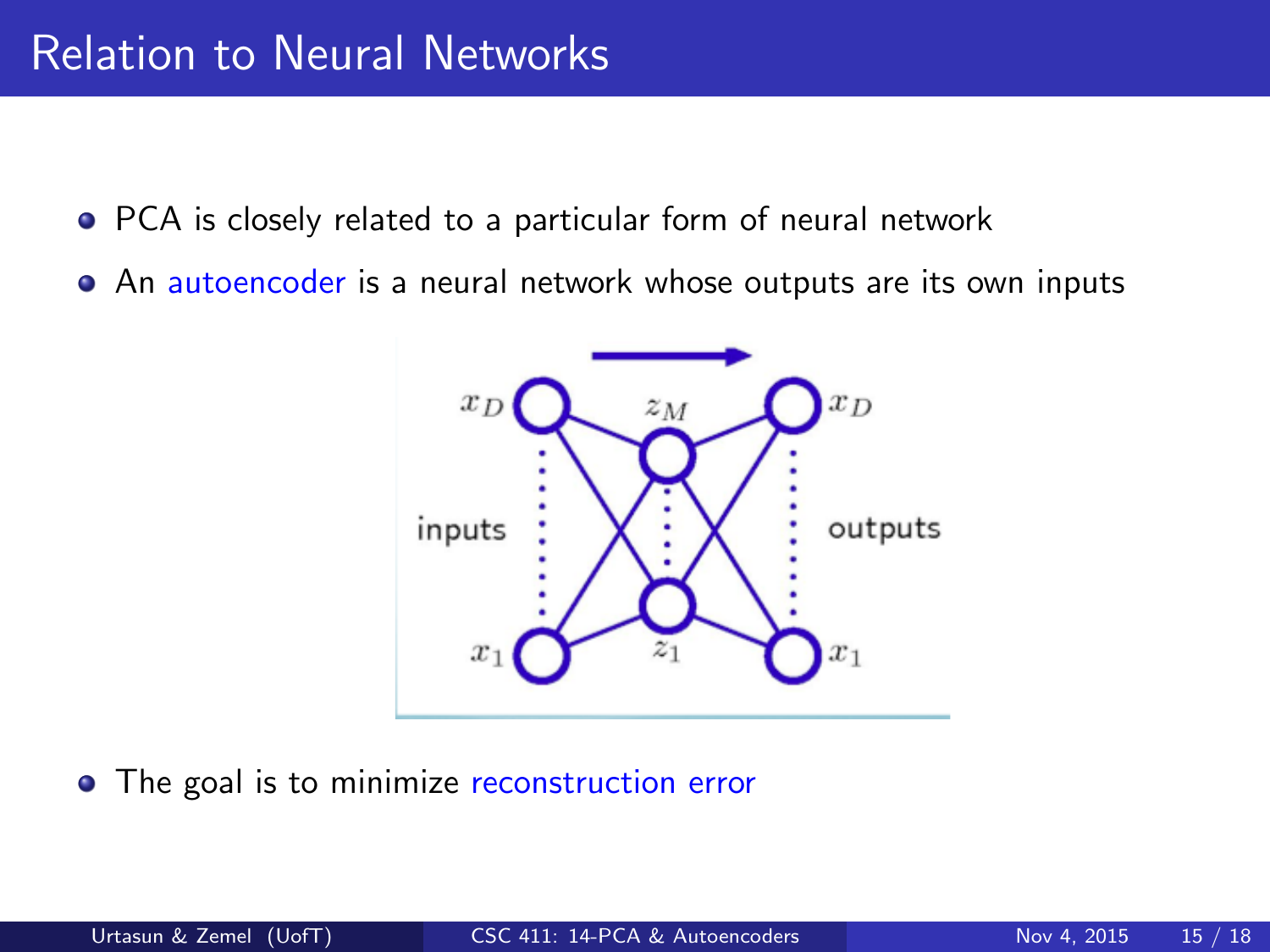**o** Define

$$
\mathbf{z} = f(W\mathbf{x}); \quad \hat{\mathbf{x}} = g(V\mathbf{z})
$$

$$
\bullet \ \mathsf{Goal:}
$$

$$
\min_{\mathbf{W},\mathbf{V}} \ \ \frac{1}{2N} \sum_{n=1}^{N} ||\mathbf{x}^{(n)} - \hat{\mathbf{x}}^{(n)}||^2
$$

 $\bullet$  If  $g$  and  $f$  are linear

$$
\min_{\mathbf{W},\mathbf{V}} \ \ \frac{1}{2N} \sum_{n=1}^{N} ||\mathbf{x}^{(n)} - VW\mathbf{x}^{(n)}||^2
$$

• In other words, the optimal solution is PCA.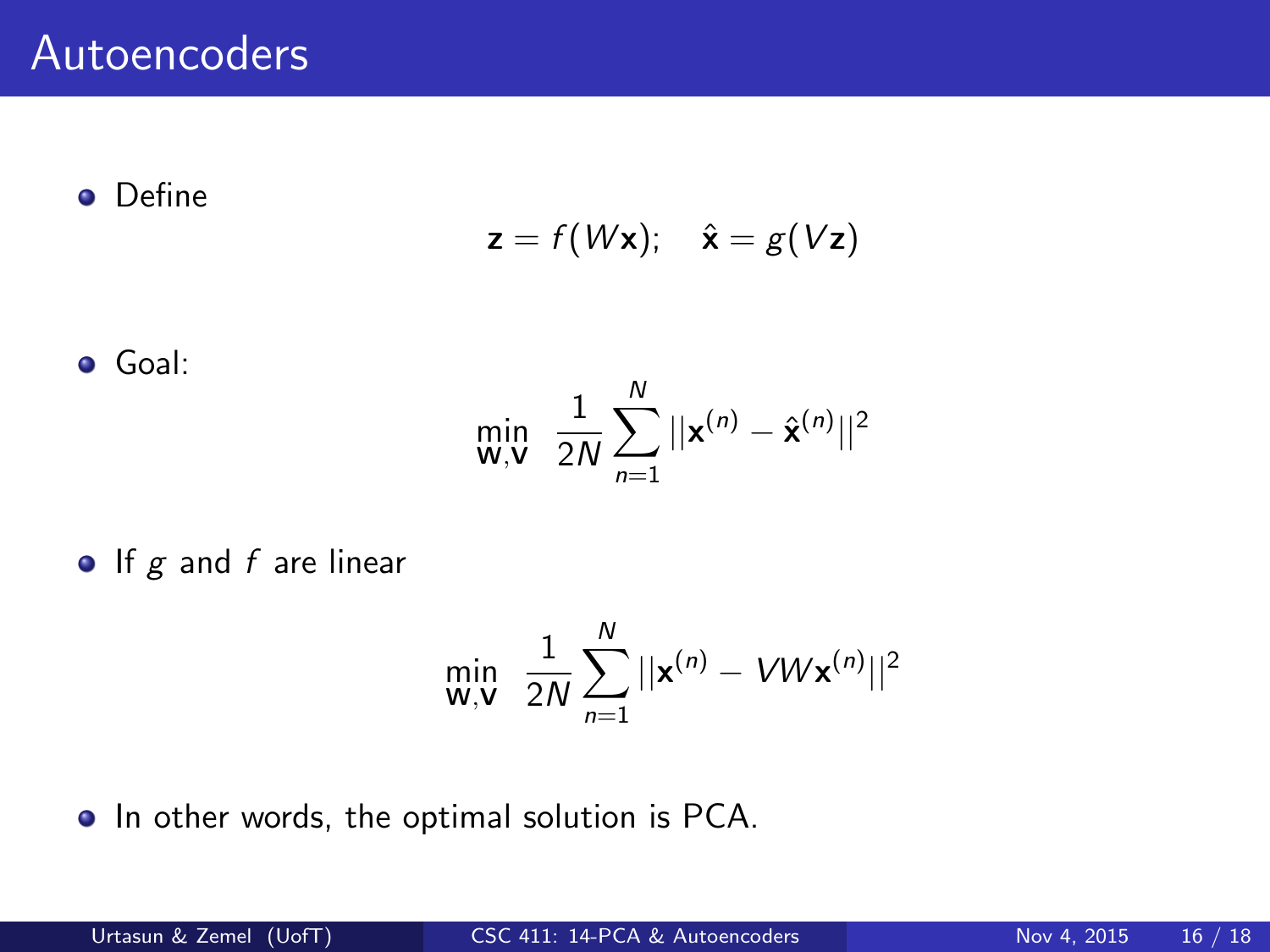- What if  $g()$  is not linear?
- Then we are basically doing nonlinear PCA
- Some subtleties but in general this is an accurate description